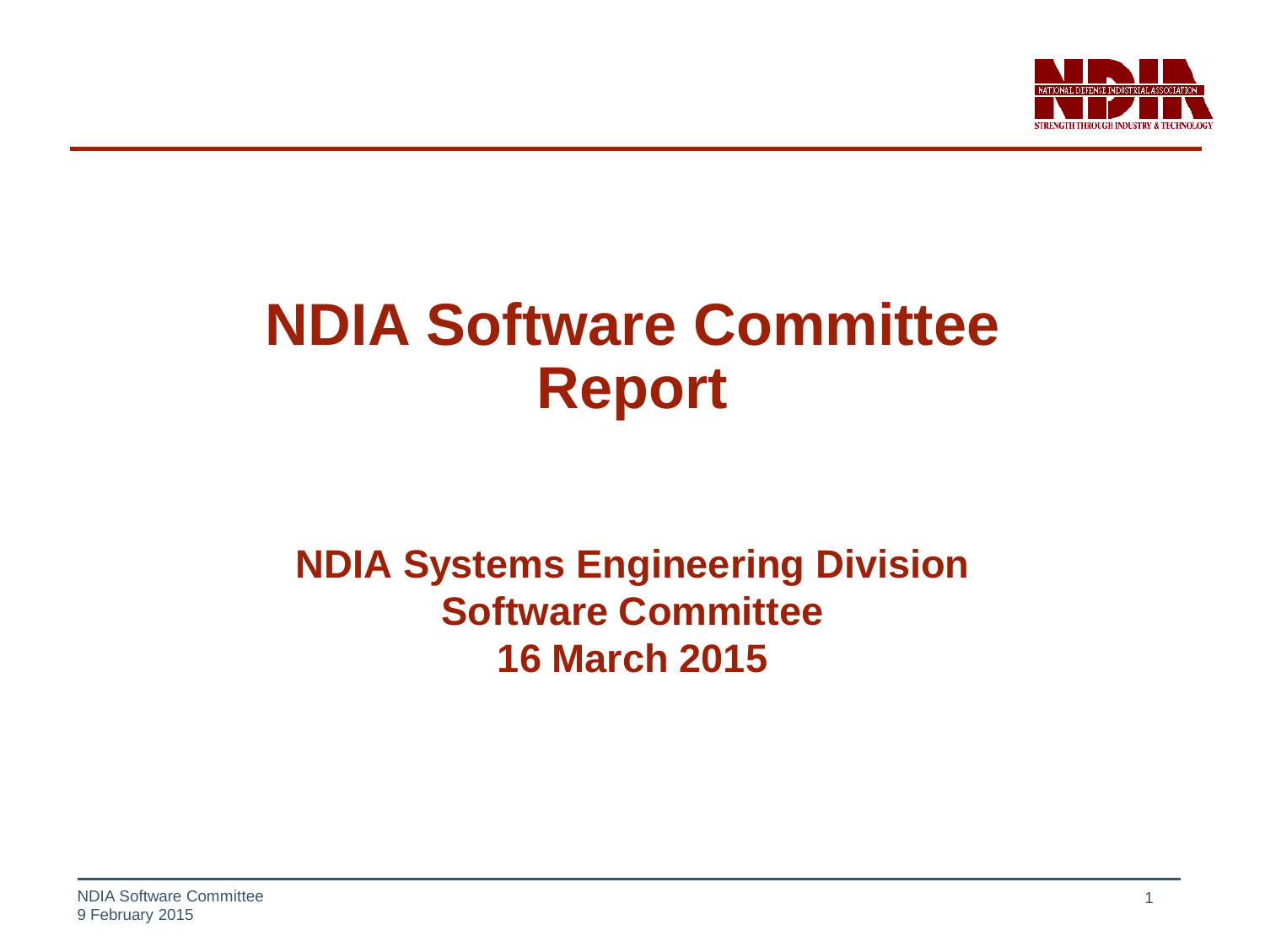#### **DASD/SE Task – Opportunities to Improve DoD SW Engineering Practice**



- **Tom Hurt, DASD/SE requested the NDIA SED Software Committee to provide an industry perspective regarding opportunities for "DASD(SE) to improve the practice of software engineering"**
- **The Committee held several virtual meetings and identified eleven areas for consideration**
- **These areas were then ranked in terms of Payoff and Ease of Implementation**
- **Detailed recommendations were developed for six (plus one) opportunities for improvement**
- **Committee members include:**
	- Paul Croll, PR Croll LLC (Chair); JoAn Ferguson, General Dynamics; Gary Hafen, Lockheed Martin (retired); Cheryl McIntyre, Lockheed Martin; Cynthia Molin, Raytheon; Ken Nidiffer (Co-Chair), SEI; Shawn Rahmani, Boeing; Rick Selby, Northrop Grumman; Tim Walden, Lockheed Martin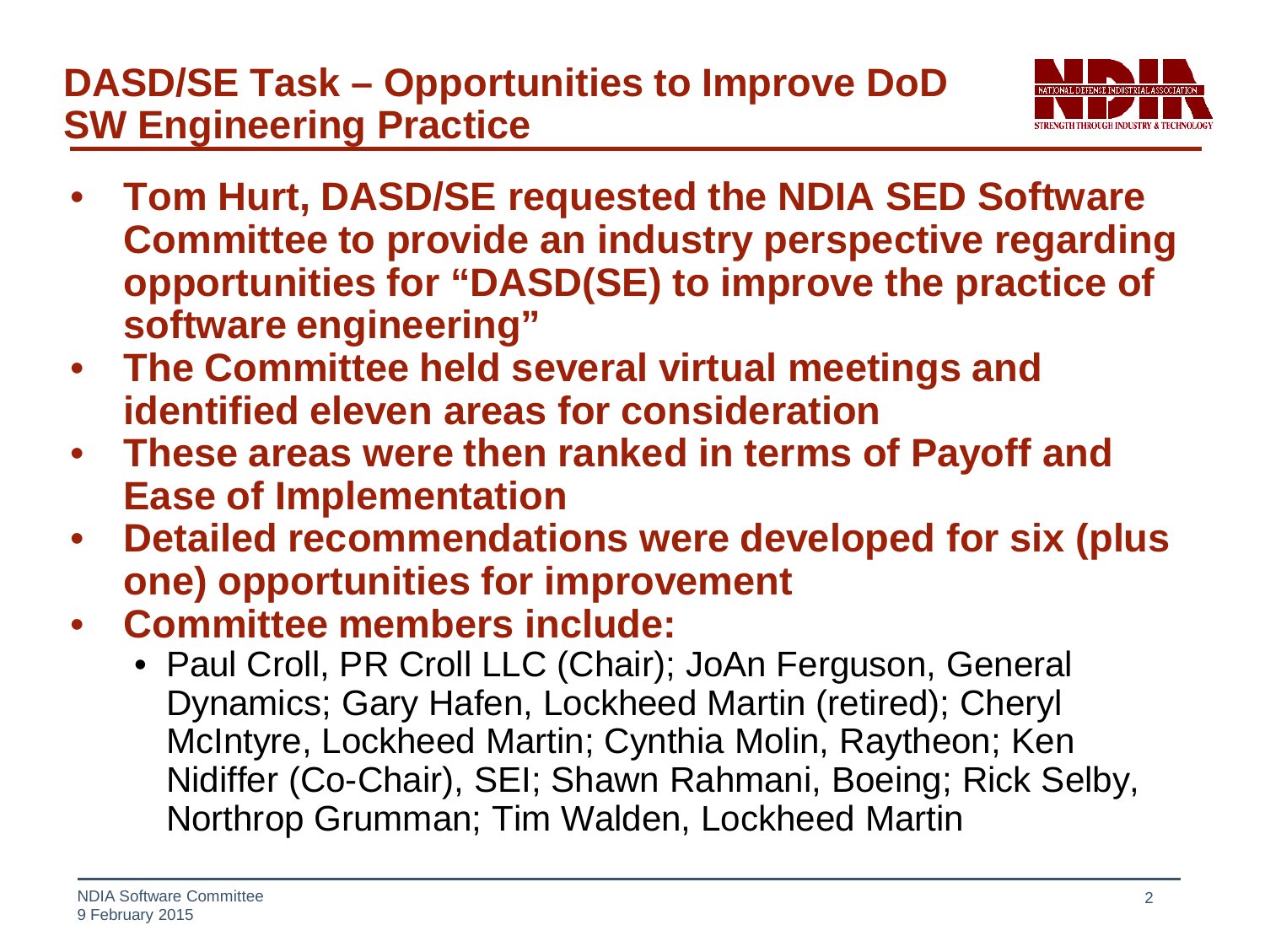## **Recommendations for Software Initiatives Ranking**



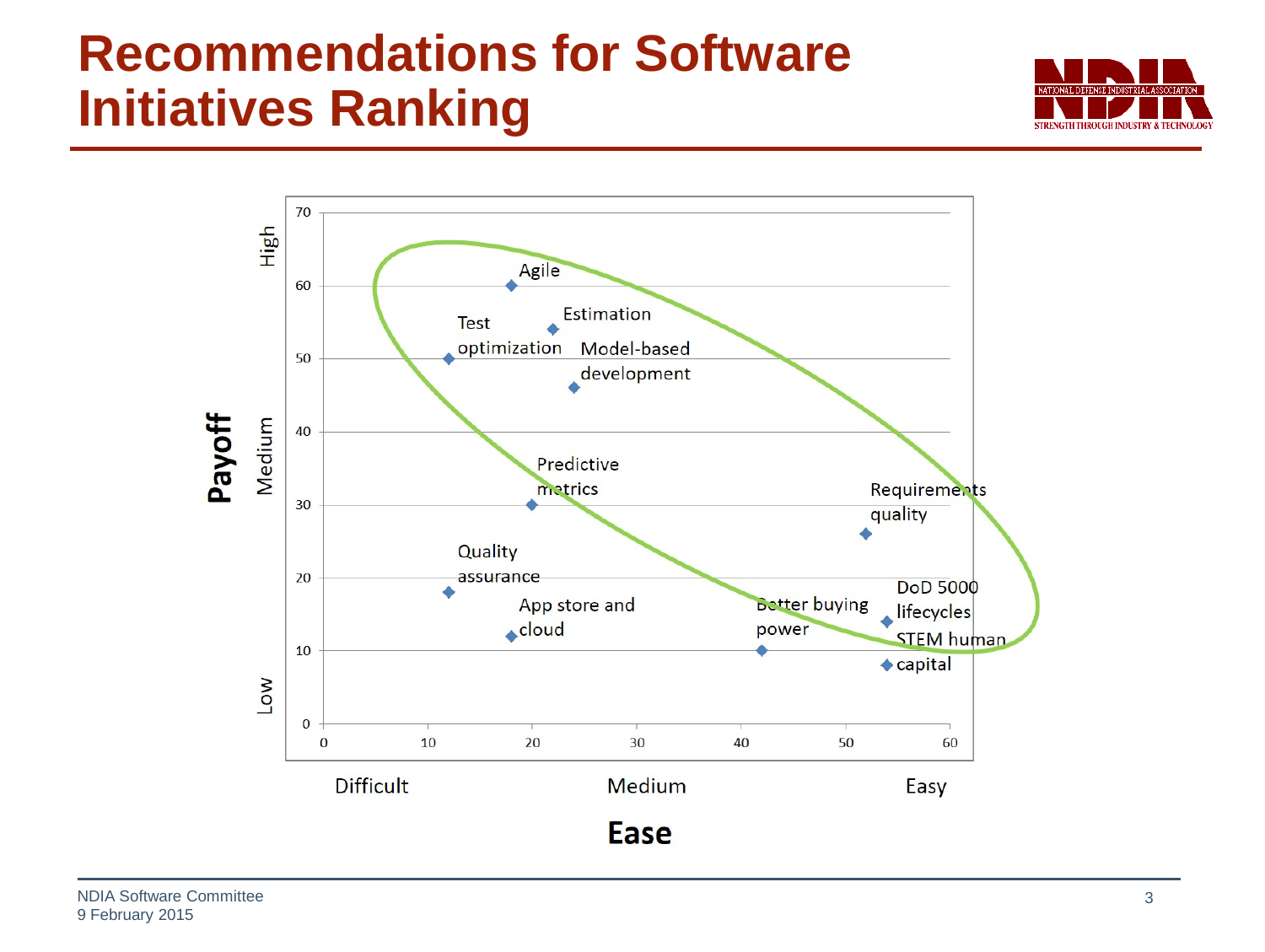

- **From the initial identification and ranking exercise**
	- Agile/Incremental Software Development
	- Improved Software Estimation and Integration with EVM and Technical Metrics
	- Test Optimization
	- Model Based System Development
	- Requirements Quality (Systems and Software)
	- DoD 5000 Lifecycles: Incorporation of High-Impact Software Enabling Technologies
- **One More Recommendation at DASD/SE request**
	- Software Assurance in Acquisition, Development, and Sustainment
- **Recommendations developed for each using a common reporting template**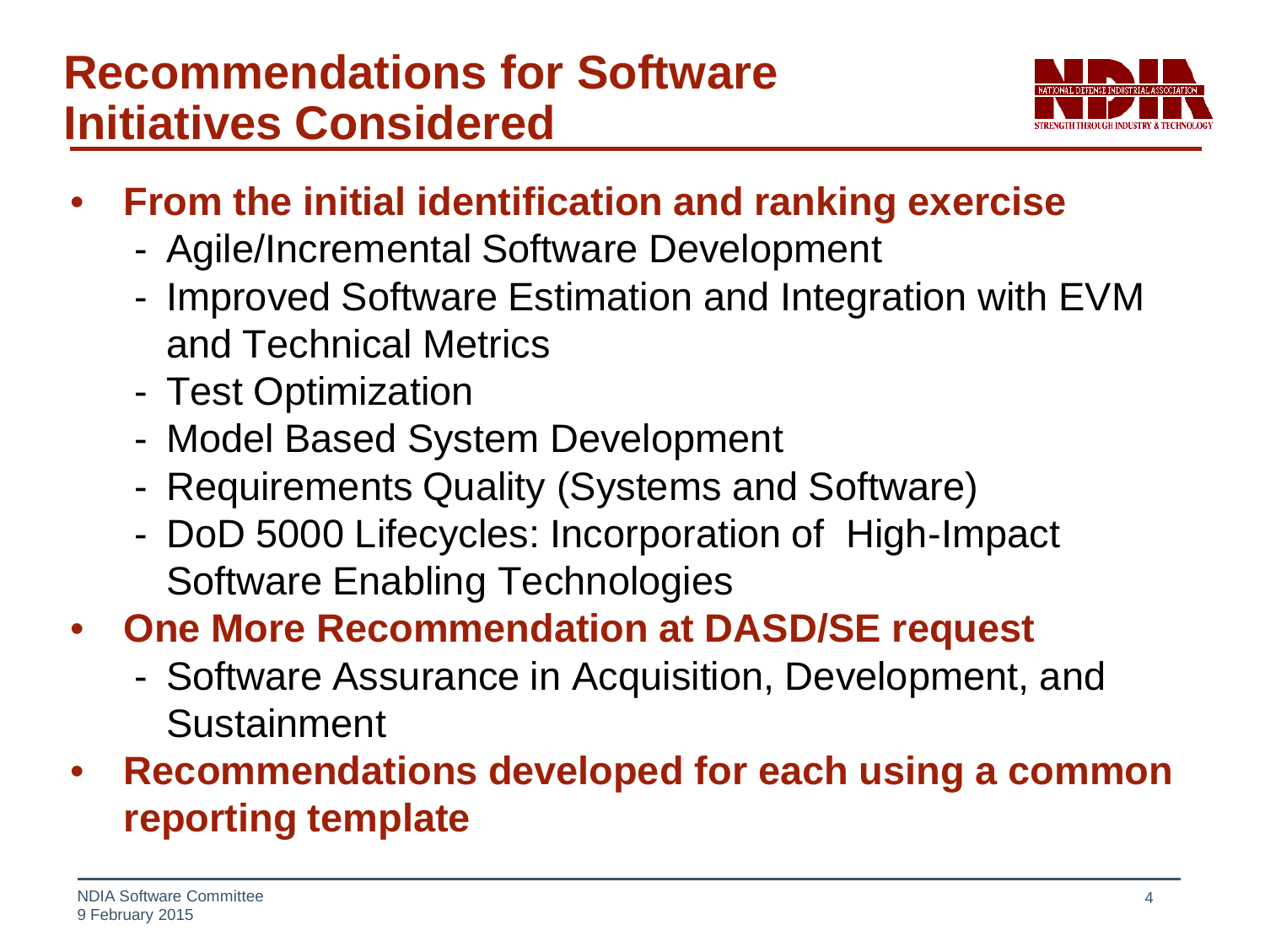

#### **Background**

- How did we get here?
- Where are we now?]

### **Desired State: [Where would we like to be?]**

• Bottom Line Up Front

#### **Path to Closure: [How do we get there]**

**Metric [How do we know we have arrived?]**

**Potential Contribution: [What can OSD/DASD(SE) accomplish to make a difference?]**

**Reporting Template**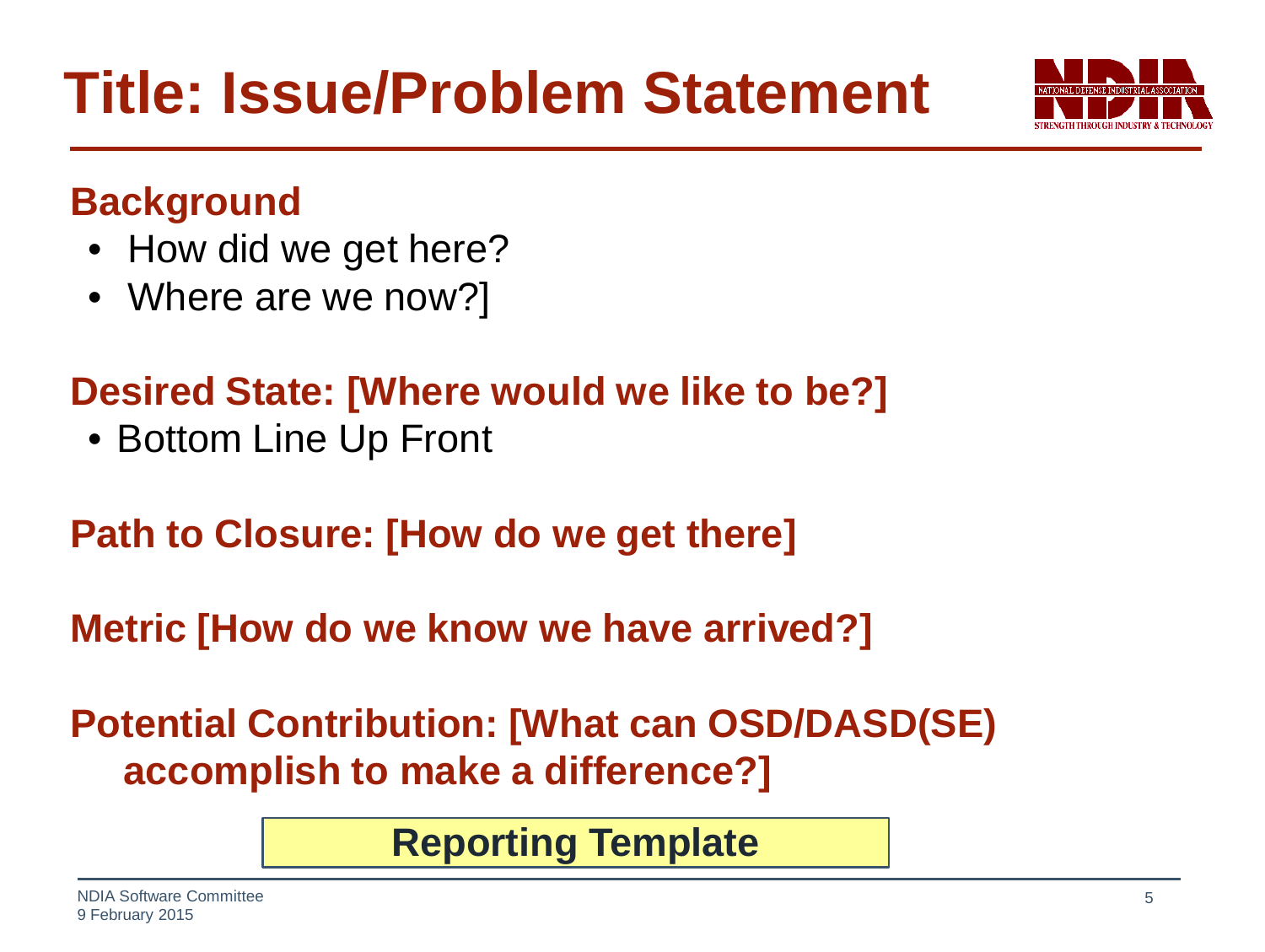



#### • **Brief draft slides to DASD/SE**

- Kristen Baldwin
- Rob Gold
- Tom Hurt
- **Incorporate comments and produce final package for formal transmission by the NDIA to DASD/SE**
- **Based on DASD/SE priorities, jointly identify tasks in which the Software Committee and the NDIA Systems Engineering Division can play a continuing role**
	- Development of guidance (e.g. extensions to the DAG, model RFP language, handbooks)
	- Workshops/Summits bringing together key industry and Government stakeholders to address best practices, roadblocks to success, and lessons learned
	- Studies to validate high-impact enabling software technologies